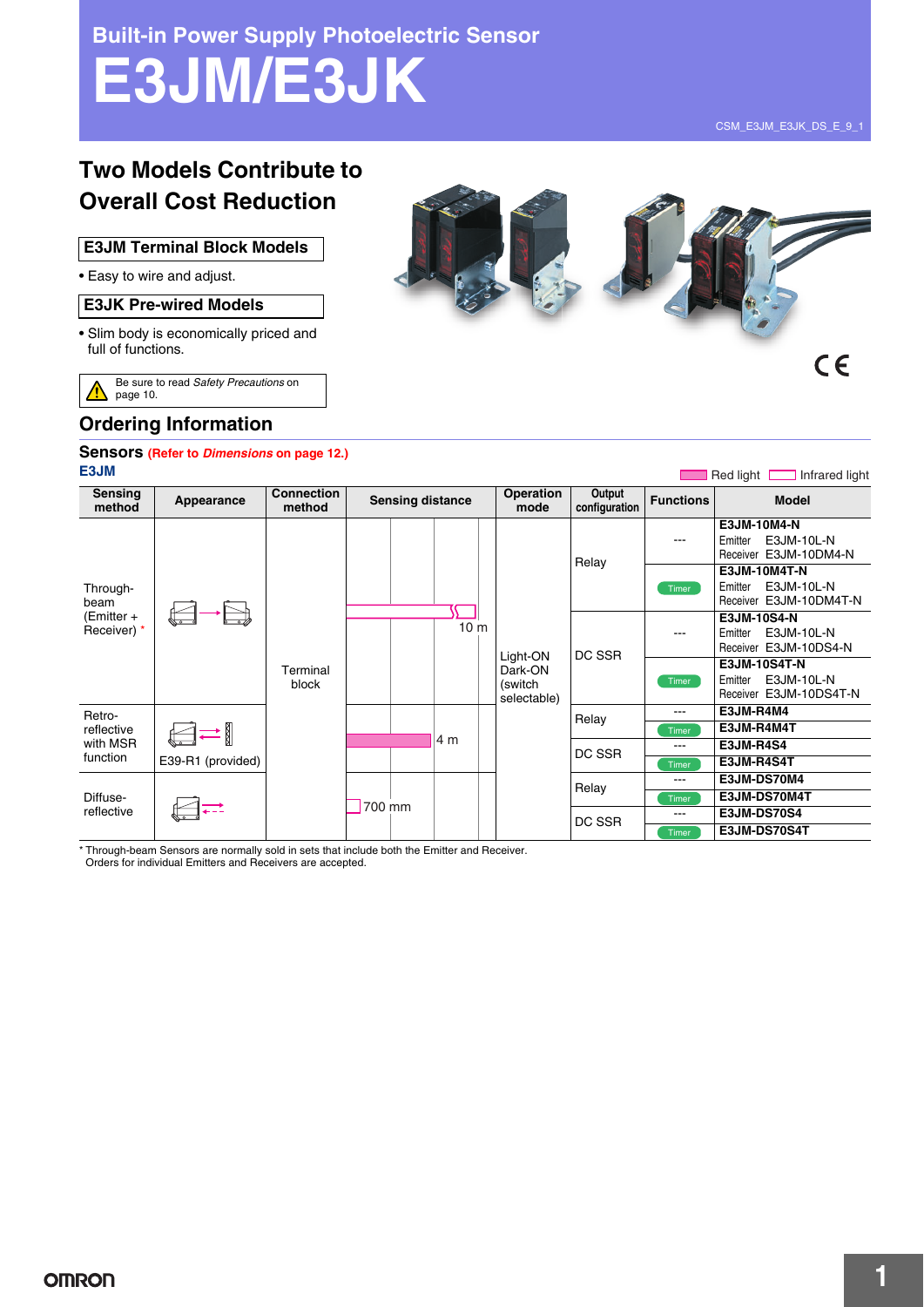#### **E3JK**

| Sensing<br>method                              | Appearance | <b>Connection</b><br>method    |        | <b>Sensing distance</b>             |                |  | <b>Operation mode</b> |                           | Output<br>configuration | <b>Model</b>                                                               |
|------------------------------------------------|------------|--------------------------------|--------|-------------------------------------|----------------|--|-----------------------|---------------------------|-------------------------|----------------------------------------------------------------------------|
|                                                |            |                                |        |                                     |                |  | Light-ON              |                           | Relay                   | E3JK-5M1-N 2M<br>E3JK-5L-N 2M<br>Emitter<br>Receiver E3JK-5DM1-N 2M        |
| Through-<br>beam<br>(Emitter +<br>Receiver) *1 |            |                                |        |                                     | 5 <sub>m</sub> |  | Dark-ON               |                           |                         | E3JK-5M2-N 2M<br>E3JK-5L-N 2M<br>Emitter<br>Receiver E3JK-5DM2-N 2M        |
|                                                |            |                                |        |                                     |                |  | Light-ON<br>Dark-ON   | <b>Both</b><br>selectable | DC SSR                  | <b>E3JK-5S3-N 2M</b><br>E3JK-5L-N 2M<br>Emitter<br>Receiver E3JK-5DS3-N 2M |
| Retro-reflec-                                  |            |                                |        |                                     | *2             |  | Light-ON              |                           | Relay                   | <b>E3JK-R2M1 2M</b>                                                        |
| tive with MSR                                  | ≕∥         | Pre-wired<br>(2 <sub>m</sub> ) |        | 2.5 <sub>m</sub><br>$(3 \text{ m})$ |                |  | Dark-ON               |                           |                         | <b>E3JK-R2M2 2M</b>                                                        |
| function                                       |            |                                |        |                                     |                |  | Light-ON<br>Dark-ON   | <b>Both</b><br>selectable | DC SSR                  | <b>E3JK-R2S3 2M</b>                                                        |
| Retro-reflec-                                  | E39-R1     |                                |        |                                     | *2             |  | Light-ON              |                           | Relay                   | <b>E3JK-R4M1 2M</b>                                                        |
| tive without<br><b>MSR</b> function            | (provided) |                                |        |                                     | 4 m            |  | Dark-ON               |                           |                         | <b>E3JK-R4M2 2M</b>                                                        |
|                                                |            |                                |        |                                     | (5 m)          |  | Light-ON<br>Dark-ON   | <b>Both</b><br>selectable | DC SSR                  | <b>E3JK-R4S3 2M</b>                                                        |
|                                                |            |                                |        |                                     |                |  | Light-ON              |                           | Relay                   | <b>E3JK-DS30M1 2M</b>                                                      |
| Diffuse-                                       |            |                                | 300 mm |                                     |                |  | Dark-ON               |                           |                         | <b>E3JK-DS30M2 2M</b>                                                      |
| reflective                                     |            |                                |        |                                     |                |  | Light-ON<br>Dark-ON   | <b>Both</b><br>selectable | DC SSR                  | <b>E3JK-DS30S3 2M</b>                                                      |

Note: UL-listed models have the -US suffix. Through-beam models have -US suffix instead of -N suffix. (Example: E3JM-10M4-US 2M). Tightening nuts, washers, and rubber bushings are not provided with these models.

Change: Shape of the E3JM conduit socket

Note, however, that DC-type E3JK SSR Output Models are not UL-listed. \*1. Through-beam Sensors are normally sold in sets that include both the Emitter and Receiver.

Orders for individual Emitters and Receivers are accepted.

\*2. Values in parentheses indicate the sensing distance when using E39-R2 Reflectors.

### **Accessories (Order Separately)**

**Slit (A Slit is not provided with the Sensor for through-beam. Order a Slit separately if required.) (Refer to** *Dimensions* **on page 12.)**

| <b>Slit width</b> | <b>Sensing distance</b> |                  | <b>Minimum detect-</b><br>able object<br>(typical) | Model<br>Quantity |                                    | <b>Remarks</b>                                                      |  |
|-------------------|-------------------------|------------------|----------------------------------------------------|-------------------|------------------------------------|---------------------------------------------------------------------|--|
| $mm \times 20$ mm | E3JM-10 $\Box$ 4(T)-N   | 1.2 <sub>m</sub> | 1-mm dia.                                          | E39-S39           | I Slit each for<br>the Emitter and | (Seal-type long slit)<br>Can be used with the E3JM-10 $\Box$ 4(T)-N |  |
|                   | $E3JK-5$ $\Box$ -N      | 0.7 <sub>m</sub> |                                                    |                   | Receiver (2 Slits<br>total)        | and E3JK-5 <sup>-</sup> N Through-beam<br>Models.                   |  |

#### **Reflectors (A Reflector is required for Retroreflective Sensors.)**

**A Reflector is provided with the E39-R1 Sensor. For other Sensors, order a Reflector separately if required. (Refer to** *Dimensions* **on** *E39-L/F39-L/E39-S/E39-R***.)**

| <b>Name</b>             |                                            | <b>Sensing distance (typical)</b> | <b>Model</b>   | Quantity | <b>Remarks</b>                           |  |
|-------------------------|--------------------------------------------|-----------------------------------|----------------|----------|------------------------------------------|--|
|                         | E3JM-R4 $\square$ 4(T)                     | 4 m (rated value)                 |                |          | Provided with the E3JM-R4 $\square$ 4(T) |  |
|                         | $E3JK-R2\square$                           | 2.5 m (rated value)               | E39-R1         |          | Provided with the E3JK-R2□□              |  |
| Reflectors              | $E3JK-R4$                                  | 4 m (rated value)                 |                |          | Provided with the E3JK-R4□□              |  |
|                         | $E3JK-R2\square$                           | 3 <sub>m</sub>                    | E39-R2         |          |                                          |  |
|                         | $E3JK-R4$                                  | 5 <sub>m</sub>                    |                |          |                                          |  |
| <b>Small Reflectors</b> | E3JM-R4 $\square$ 4(T)<br>3.5 <sub>m</sub> |                                   | E39-R3         |          |                                          |  |
|                         | $E3JK-R2$                                  | 1 m $(5 \text{ mm})$ *            |                |          |                                          |  |
|                         | E3JM-R4 $\square$ 4(T)                     | 1 m (200 mm) $*$                  | E39-RS1        |          |                                          |  |
| <b>Tape Reflectors</b>  | $E3JK-R2$                                  | 750 mm (200 mm) *                 |                |          | Enables MSR function.                    |  |
|                         | E3JM-R4 $\square$ 4(T)                     | 1.6 m (200 mm) $*$                | <b>E39-RS2</b> |          |                                          |  |
|                         | $E3JK-R2\square$                           | 1.2 m (200 mm) $*$                |                |          |                                          |  |
|                         | E3JM-R4 $\square$ 4(T)                     | 2 m (200 mm) $*$                  | E39-RS3        |          |                                          |  |
|                         | $E3JK-R2$                                  | 1.5 m (200 mm) $*$                |                |          |                                          |  |

Note: 1. When using any reflector other than the provided one, use a sensing distance of approximately 0.7 times the typical value as a guide.

2. Refer to *Reflectors* on *E39-L/F39-L/E39-S/E39-R* for details.

\* Values in parentheses are the minimum required distance between the Sensor and Reflector.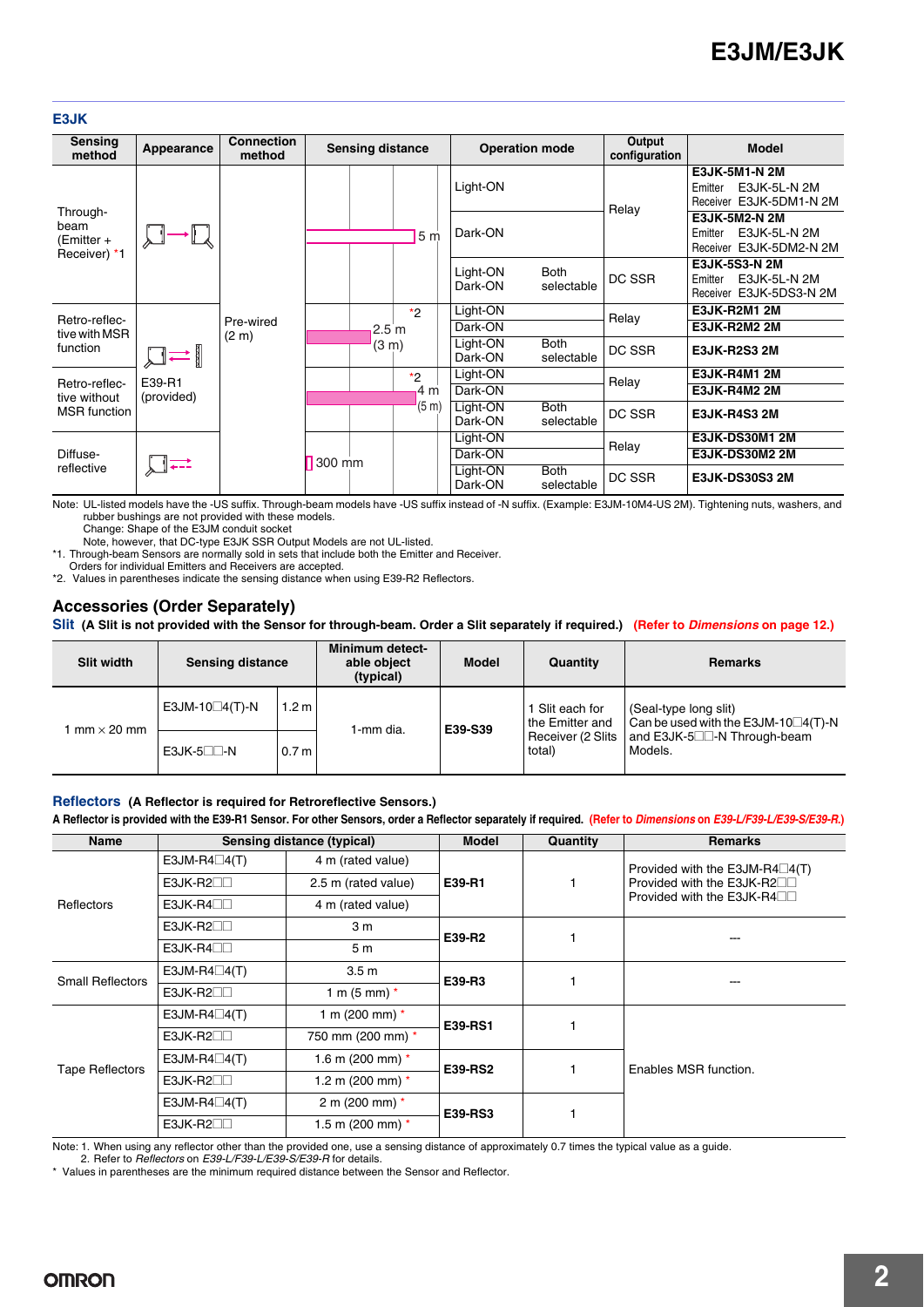#### **Mounting Bracket**

**Some Mounting Brackets are provided with the Sensor. Order other Mounting Brackets separately if required. (Refer to E39-L/F39-L/E39-S/E39-R)**

| Appearance | <b>Model</b> | Quantity | <b>Remarks</b>                                                                                      |
|------------|--------------|----------|-----------------------------------------------------------------------------------------------------|
|            | E39-L53      | 1        | Provided with the E3JM.                                                                             |
|            | E39-L40      | 1        | Provided with the E3JK.                                                                             |
| D          | E39-L51      | 1        | Mounting Bracket designed for changing<br>from he E3A-M, E3A2, E3A3, OA-5, or<br>OA-5N to the E3JM. |

Note: 1. When using a Through-beam Sensor, order one Connector for the Receiver and one for the Emitter. 2. Refer to *Mounting Brackets* on *E39-L/F39-L/E39-S/E39-R* for details.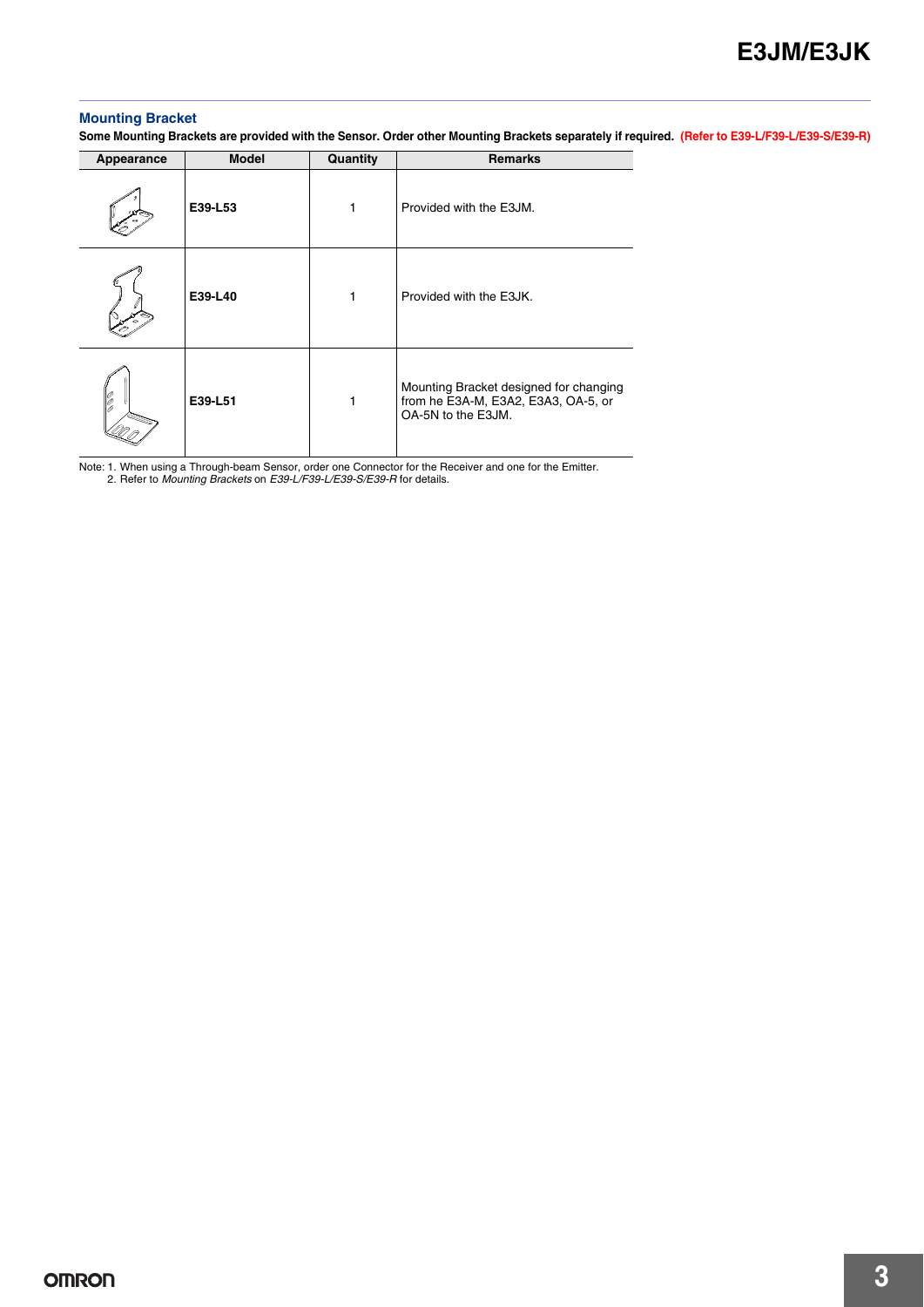# **Ratings and Specifications**

#### **E3JM**

|                                                | <b>Sensing method</b>             | Through-beam model                                                                                                                                                                                      | Retro-reflective model<br>(with MSR function)                                                                                                                                                | Diffuse-reflective model                     |  |  |  |
|------------------------------------------------|-----------------------------------|---------------------------------------------------------------------------------------------------------------------------------------------------------------------------------------------------------|----------------------------------------------------------------------------------------------------------------------------------------------------------------------------------------------|----------------------------------------------|--|--|--|
| <b>Item</b>                                    | Model                             | E3JM-10 $\Box$ 4(T)-N                                                                                                                                                                                   | $E3JM-R4\Box4(T)$                                                                                                                                                                            | E3JM-DS70 $\Box$ 4(T)                        |  |  |  |
| <b>Sensing distance</b>                        |                                   | 10 <sub>m</sub>                                                                                                                                                                                         | 4 m (When using E39-R1)                                                                                                                                                                      | White paper (200 $\times$ 200 mm):<br>700 mm |  |  |  |
| <b>Standard sensing object</b>                 |                                   | Opaque: 14.8-mm dia. min.                                                                                                                                                                               | Opaque: 75-mm dia. min.                                                                                                                                                                      |                                              |  |  |  |
| <b>Differential travel</b>                     |                                   |                                                                                                                                                                                                         |                                                                                                                                                                                              | 20% max. of sensing distance                 |  |  |  |
| <b>Directional angle</b>                       |                                   | Both Emitter and Receiver 3° to<br>$20^{\circ}$                                                                                                                                                         | $1^\circ$ to $5^\circ$                                                                                                                                                                       |                                              |  |  |  |
| Light source (wavelength)                      |                                   | Infrared LED (950 nm)                                                                                                                                                                                   | Red LED (660 nm)                                                                                                                                                                             | Infrared LED (950 nm)                        |  |  |  |
| Power supply voltage                           |                                   | 12 to 240 VDC±10%, ripple (p-p): 10% max.<br>24 to 240 VAC±10%, 50/60 Hz                                                                                                                                |                                                                                                                                                                                              |                                              |  |  |  |
| Power con-                                     | <b>DC</b>                         | 3 W max. (Emitter 1.5 W max.<br>Receiver 1.5 W max.)                                                                                                                                                    | 2 W max.                                                                                                                                                                                     |                                              |  |  |  |
| sumption                                       | АC                                | 3 W max. (Emitter 1.5 W max.<br>Receiver 1.5 W max.)                                                                                                                                                    | 2 W max.                                                                                                                                                                                     |                                              |  |  |  |
| <b>Control output</b>                          |                                   | Light-ON/Dark-ON selectable                                                                                                                                                                             | Relay output (E3JM- $\Box$ M4 (T) model): SPDT, 250 VAC, 3A (cos $\phi$ =1) max., 5 VDC, 10 mA min.<br>DC SSR output (E3JM-□□S4 (T) model): 48 VDC, 100 mA max. (residual voltage: 2 V max.) |                                              |  |  |  |
| Life                                           | <b>Mechanical</b>                 |                                                                                                                                                                                                         | 50,000,000 times min. (switching frequency: 18,000 times/h)                                                                                                                                  |                                              |  |  |  |
| expectancy<br>(relay output)                   | <b>Electrical</b>                 | 100,000 times min. (switching frequency: 1,800 times/h)                                                                                                                                                 |                                                                                                                                                                                              |                                              |  |  |  |
|                                                | <b>Relay output</b>               | (E3JM-□□M4 (T) models) Operate or reset: 30 ms max.                                                                                                                                                     |                                                                                                                                                                                              |                                              |  |  |  |
| <b>Response time</b>                           | <b>DC SSR output</b>              | (E3JM-□□S4 (T) models) Operate or reset: 5 ms max.                                                                                                                                                      |                                                                                                                                                                                              |                                              |  |  |  |
| Sensitivity adjustment                         |                                   |                                                                                                                                                                                                         | ---                                                                                                                                                                                          | One-turn adjuster                            |  |  |  |
| Timer function *                               |                                   | ON-delay/OFF-delay/One-shot delay switch selectable<br>Delay time: 0.1 to 5 s (adjustable), only for E3JM-□□□4T                                                                                         |                                                                                                                                                                                              |                                              |  |  |  |
| <b>Ambient illumination</b><br>(Receiver side) |                                   | Incandescent lamp: 3,000 lx max.                                                                                                                                                                        |                                                                                                                                                                                              |                                              |  |  |  |
| Ambient temperature range                      |                                   | Operating: -25°C to 55°C, Storage: -30°C to 70°C (with no icing or condensation)                                                                                                                        |                                                                                                                                                                                              |                                              |  |  |  |
| <b>Ambient humidity range</b>                  |                                   | Operating: 45% to 85% (with no condensation), Storage: 35% to 95% (with no condensation)                                                                                                                |                                                                                                                                                                                              |                                              |  |  |  |
| <b>Insulation resistance</b>                   |                                   | 20 M $\Omega$ min. at 500 VDC                                                                                                                                                                           |                                                                                                                                                                                              |                                              |  |  |  |
| Dielectric strength                            |                                   | 2,000 VAC, 50/60 Hz for 1 min.                                                                                                                                                                          |                                                                                                                                                                                              |                                              |  |  |  |
| <b>Vibration</b>                               | <b>Destruction</b>                | 10 to 55 Hz, 1.5-mm double amplitude for 2 hours each in X, Y, and Z directions                                                                                                                         |                                                                                                                                                                                              |                                              |  |  |  |
| resistance                                     | <b>Malfunction</b>                | 10 to 55 Hz, 1.5-mm double amplitude for 2 hours each in X, Y, and Z directions                                                                                                                         |                                                                                                                                                                                              |                                              |  |  |  |
| <b>Shock</b>                                   | <b>Destruction</b>                | 500 m/s <sup>2</sup> 3 times each in X, Y, and Z directions                                                                                                                                             |                                                                                                                                                                                              |                                              |  |  |  |
| resistance                                     | <b>Malfunction</b>                | 100 m/s <sup>2</sup> 3 times each in X, Y, and Z directions                                                                                                                                             |                                                                                                                                                                                              |                                              |  |  |  |
| Degree of protection                           |                                   | IEC 60529: IP66                                                                                                                                                                                         |                                                                                                                                                                                              |                                              |  |  |  |
| <b>Connection method</b>                       |                                   | <b>Terminal block</b>                                                                                                                                                                                   |                                                                                                                                                                                              |                                              |  |  |  |
| Weight (packed state)                          |                                   | Approx. 270 g<br>Approx. 160 g                                                                                                                                                                          |                                                                                                                                                                                              |                                              |  |  |  |
|                                                | Case                              | ABS (Acrylonitril Butadiene Styrene)                                                                                                                                                                    |                                                                                                                                                                                              |                                              |  |  |  |
|                                                | Lens                              | Methacrylic resin                                                                                                                                                                                       |                                                                                                                                                                                              |                                              |  |  |  |
| <b>Material</b>                                | Cover                             | Polycarbonate                                                                                                                                                                                           |                                                                                                                                                                                              |                                              |  |  |  |
|                                                | <b>Mounting</b><br><b>Bracket</b> | Iron                                                                                                                                                                                                    |                                                                                                                                                                                              |                                              |  |  |  |
| <b>Accessories</b>                             |                                   | Mounting Bracket (with screw), Nuts, Terminal Protection Cover, One set of cable connection nuts (exclud-<br>ing -US Models), Instruction manual, Reflector (E39-R1: only for Retro-reflective Sensors) |                                                                                                                                                                                              |                                              |  |  |  |

\* The timer cannot be disabled for models with timer functions (E3JM- $\square\square\square$ 4T).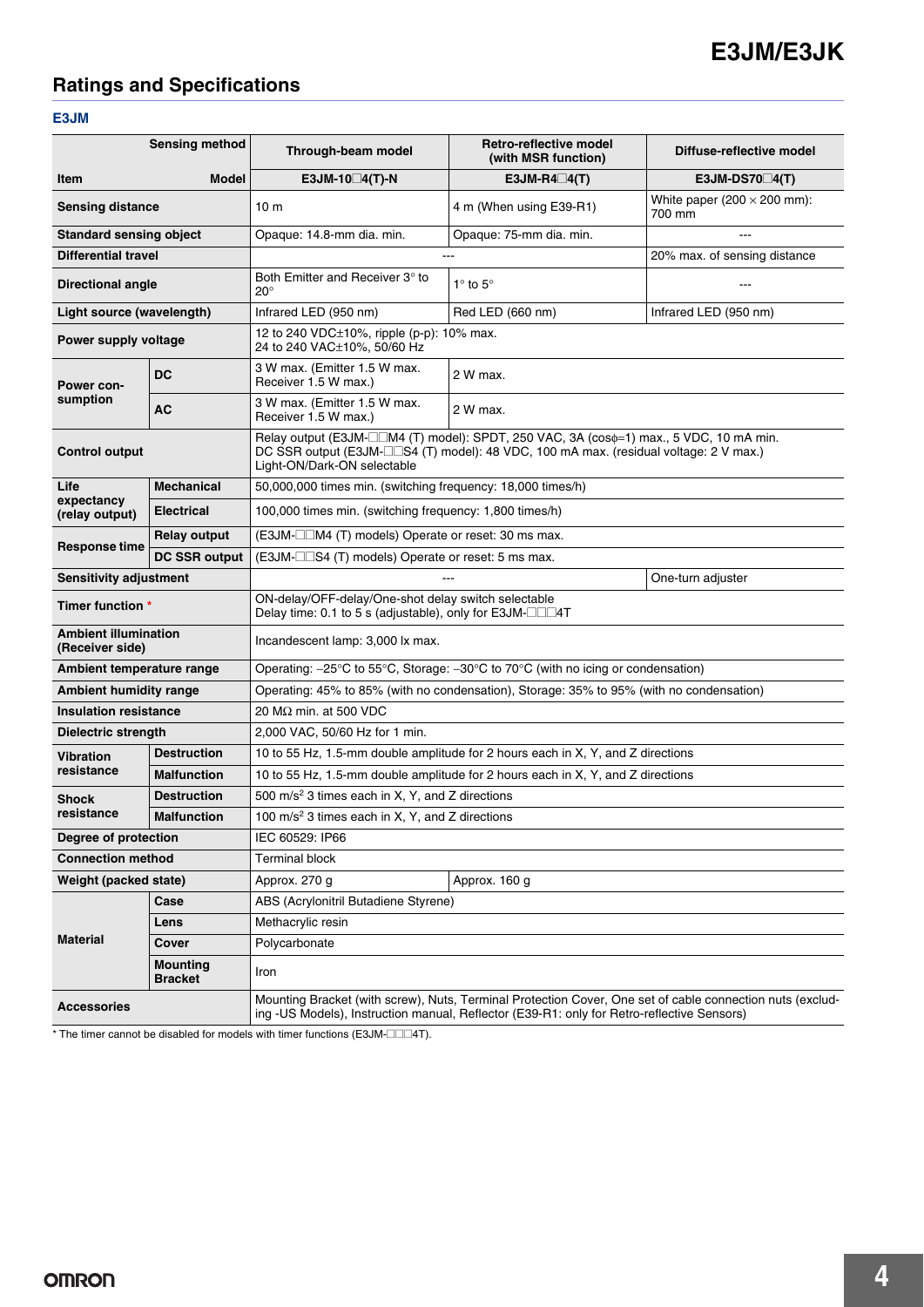#### **E3JK**

|                                              | <b>Sensing method</b>             |                                                                                                                            | Through-beam model                                                                                                                                    |                                                                                        | Retro-reflective model<br>(with MSR function)                                                                                                         |                                                                                        | Retro-reflective model<br>(without MSR function)                                                                                                        | Diffuse-reflective model                                                               |                                                                                                                                                       |  |
|----------------------------------------------|-----------------------------------|----------------------------------------------------------------------------------------------------------------------------|-------------------------------------------------------------------------------------------------------------------------------------------------------|----------------------------------------------------------------------------------------|-------------------------------------------------------------------------------------------------------------------------------------------------------|----------------------------------------------------------------------------------------|---------------------------------------------------------------------------------------------------------------------------------------------------------|----------------------------------------------------------------------------------------|-------------------------------------------------------------------------------------------------------------------------------------------------------|--|
| Item                                         | Model                             | E3JK<br>-5M□-N                                                                                                             | E3JK<br>-5S3-N                                                                                                                                        | E3JK<br>$-R2M\square$                                                                  | E3JK<br>$-R2S3$                                                                                                                                       | E3JK<br>-R4M□                                                                          | E3JK<br>-R4S3                                                                                                                                           | E3JK<br>-DS30M□                                                                        | E3JK<br><b>-DS30S3</b>                                                                                                                                |  |
| <b>Sensing distance</b>                      |                                   | 5 <sub>m</sub>                                                                                                             |                                                                                                                                                       | 2.5 m (When using E39-R1)                                                              |                                                                                                                                                       | 4 m (When using E39-R1)                                                                |                                                                                                                                                         | White paper (100 $\times$ 100 mm):<br>300 mm                                           |                                                                                                                                                       |  |
| <b>Standard sensing</b><br>object            |                                   | Opaque: 14.8-mm dia. min.<br>Opaque: 75-mm dia. min.                                                                       |                                                                                                                                                       |                                                                                        |                                                                                                                                                       |                                                                                        |                                                                                                                                                         | ---                                                                                    |                                                                                                                                                       |  |
| <b>Differential travel</b>                   |                                   |                                                                                                                            | 20% max. of sensing distance                                                                                                                          |                                                                                        |                                                                                                                                                       |                                                                                        |                                                                                                                                                         |                                                                                        |                                                                                                                                                       |  |
| <b>Directional angle</b>                     |                                   | $20^{\circ}$                                                                                                               | Both Emitter and Receiver 3° to<br>$1^\circ$ to $5^\circ$<br>---                                                                                      |                                                                                        |                                                                                                                                                       |                                                                                        |                                                                                                                                                         |                                                                                        |                                                                                                                                                       |  |
| Light source<br>(wavelength)                 |                                   | Infrared LED (950 nm)                                                                                                      |                                                                                                                                                       | Red LED (660 nm)                                                                       |                                                                                                                                                       |                                                                                        |                                                                                                                                                         |                                                                                        | Infrared LED (950 nm)                                                                                                                                 |  |
| Power supply<br>voltage                      |                                   |                                                                                                                            | 12 to 240 VDC $\pm$ 10%, ripple (p-p): 10% max.<br>24 to 240 VAC±10%, 50/60 Hz                                                                        |                                                                                        |                                                                                                                                                       |                                                                                        |                                                                                                                                                         |                                                                                        |                                                                                                                                                       |  |
| <b>Power</b><br>con-                         | <b>DC</b>                         | 3 W max. (Emitter 1.5 W<br>max. Receiver 1.5 W max.)                                                                       |                                                                                                                                                       | 2 W max.                                                                               |                                                                                                                                                       |                                                                                        |                                                                                                                                                         |                                                                                        |                                                                                                                                                       |  |
| sump-<br>tion                                | AC                                | 3 W max. (Emitter 1.5 W<br>max. Receiver 1.5 W max.)                                                                       |                                                                                                                                                       | 2 W max.                                                                               |                                                                                                                                                       |                                                                                        |                                                                                                                                                         |                                                                                        |                                                                                                                                                       |  |
| <b>Control output</b>                        |                                   | Relay output<br>SPDT,<br>250 VAC, 3 A<br>max.<br>$(cos\phi=1)$<br>5 VDC, 10 mA<br>min.                                     | DC SSR out-<br>put, Negative:<br>common<br>48 VDC,<br>100 mA max.<br>Leakage cur-<br>rent: 0.1 mA<br>max.<br>With load<br>short-circuit<br>protection | Relay output<br>SPDT,<br>250 VAC, 3 A<br>max.<br>$(cos\phi=1)$<br>5 VDC, 10 mA<br>min. | DC SSR out-<br>put, Negative:<br>common<br>48 VDC,<br>100 mA max.<br>Leakage cur-<br>rent: 0.1 mA<br>max.<br>With load<br>short-circuit<br>protection | Relay output<br>SPDT.<br>250 VAC. 3 A<br>max.<br>$(cos\phi=1)$<br>5 VDC, 10 mA<br>min. | DC SSR out-<br>put, Nega-<br>tive: common<br>48 VDC,<br>100 mA max.<br>Leakage cur-<br>rent: 0.1 mA<br>max.<br>With load<br>short-circuit<br>protection | Relay output<br>SPDT,<br>250 VAC, 3 A<br>max.<br>$(cos\phi=1)$<br>5 VDC, 10 mA<br>min. | DC SSR out-<br>put, Negative:<br>common<br>48 VDC.<br>100 mA max.<br>Leakage cur-<br>rent: 0.1 mA<br>max.<br>With load<br>short-circuit<br>protection |  |
| Life ex-<br>pectan-                          | Mechani-<br>cal                   |                                                                                                                            | 50,000,000 times min. (switching frequency: 18,000 times/h)                                                                                           |                                                                                        |                                                                                                                                                       |                                                                                        |                                                                                                                                                         |                                                                                        |                                                                                                                                                       |  |
| cy (relay<br>output)                         | <b>Electrical</b>                 |                                                                                                                            | 100,000 times min. (switching frequency: 1,800 times/h)                                                                                               |                                                                                        |                                                                                                                                                       |                                                                                        |                                                                                                                                                         |                                                                                        |                                                                                                                                                       |  |
| Response time                                |                                   | 30 ms max.                                                                                                                 | 10 ms max.                                                                                                                                            | 30 ms max.<br>5 ms max.<br>30 ms max.<br>5 ms max.<br>30 ms max.                       |                                                                                                                                                       |                                                                                        |                                                                                                                                                         | 5 ms max.                                                                              |                                                                                                                                                       |  |
| <b>Sensitivity</b><br>adjustment             |                                   |                                                                                                                            | ---                                                                                                                                                   |                                                                                        |                                                                                                                                                       |                                                                                        |                                                                                                                                                         |                                                                                        | One-turn adjuster                                                                                                                                     |  |
| Ambient illumina-<br>tion<br>(Receiver side) |                                   | Incandescent lamp: 3,000 lx max.                                                                                           |                                                                                                                                                       |                                                                                        |                                                                                                                                                       |                                                                                        |                                                                                                                                                         |                                                                                        |                                                                                                                                                       |  |
| <b>Ambient</b><br>temperature range          |                                   | Operating: $-25^{\circ}$ C to 55 $^{\circ}$ C, Storage: $-30^{\circ}$ C to 70 $^{\circ}$ C (with no icing or condensation) |                                                                                                                                                       |                                                                                        |                                                                                                                                                       |                                                                                        |                                                                                                                                                         |                                                                                        |                                                                                                                                                       |  |
| <b>Ambient</b><br>humidity range             |                                   | Operating: 45% to 85% (with no condensation), Storage: 35% to 95% (with no condensation)                                   |                                                                                                                                                       |                                                                                        |                                                                                                                                                       |                                                                                        |                                                                                                                                                         |                                                                                        |                                                                                                                                                       |  |
| Insulation<br>resistance                     |                                   | 20 M $\Omega$ min. at 500 VDC                                                                                              |                                                                                                                                                       |                                                                                        |                                                                                                                                                       |                                                                                        |                                                                                                                                                         |                                                                                        |                                                                                                                                                       |  |
| Dielectric strength                          |                                   |                                                                                                                            | 1,500 VAC, 50/60 Hz for 1 min.                                                                                                                        |                                                                                        |                                                                                                                                                       |                                                                                        |                                                                                                                                                         |                                                                                        |                                                                                                                                                       |  |
| Vibra-<br>tion re-                           | Destruc-<br>tion                  |                                                                                                                            | 10 to 55 Hz, 1.5-mm double amplitude for 2 hours each in X, Y, and Z directions                                                                       |                                                                                        |                                                                                                                                                       |                                                                                        |                                                                                                                                                         |                                                                                        |                                                                                                                                                       |  |
| sistance                                     | <b>Malfunc-</b><br>tion           |                                                                                                                            | 10 to 55 Hz, 1.5-mm double amplitude for 2 hours each in X, Y, and Z directions                                                                       |                                                                                        |                                                                                                                                                       |                                                                                        |                                                                                                                                                         |                                                                                        |                                                                                                                                                       |  |
| <b>Shock</b>                                 | Destruc-<br>tion                  | 500 m/s <sup>2</sup> 3 times each in X, Y, and Z directions                                                                |                                                                                                                                                       |                                                                                        |                                                                                                                                                       |                                                                                        |                                                                                                                                                         |                                                                                        |                                                                                                                                                       |  |
| resis-<br>tance                              | <b>Malfunc-</b><br>tion           | 100 m/s <sup>2</sup> 3<br>times each in<br>X, Y, and Z di-<br>rections                                                     | 500 m/s <sup>2</sup> 3<br>times each in<br>X, Y, and Z di-<br>rections                                                                                | 100 m/s <sup>2</sup> 3<br>times each in<br>X, Y, and Z di-<br>rections                 | 500 m/s <sup>2</sup> 3<br>times each in<br>X, Y, and Z di-<br>rections                                                                                | 100 m/s <sup>2</sup> 3<br>times each in<br>X, Y, and Z di-<br>rections                 | 500 m/s <sup>2</sup> 3<br>times each in<br>X, Y, and Z di-<br>rections                                                                                  | 100 m/s <sup>2</sup> 3<br>times each in<br>X, Y, and Z di-<br>rections                 | 500 m/s <sup>2</sup> 3<br>times each in<br>X, Y, and Z di-<br>rections                                                                                |  |
| Degree of<br>IEC 60529 IP64<br>protection    |                                   |                                                                                                                            |                                                                                                                                                       |                                                                                        |                                                                                                                                                       |                                                                                        |                                                                                                                                                         |                                                                                        |                                                                                                                                                       |  |
| <b>Connection method</b>                     |                                   |                                                                                                                            | Pre-wired (standard length: 2 m)                                                                                                                      |                                                                                        |                                                                                                                                                       |                                                                                        |                                                                                                                                                         |                                                                                        |                                                                                                                                                       |  |
| Weight<br>(packed state)                     |                                   | Approx. 420 g                                                                                                              |                                                                                                                                                       | Approx. 250 g                                                                          |                                                                                                                                                       |                                                                                        |                                                                                                                                                         |                                                                                        |                                                                                                                                                       |  |
|                                              | Case                              |                                                                                                                            | ABS (Acrylonitril Butadiene Styrene)                                                                                                                  |                                                                                        |                                                                                                                                                       |                                                                                        |                                                                                                                                                         |                                                                                        |                                                                                                                                                       |  |
| <b>Material</b>                              | Lens                              | Methacrylic resin                                                                                                          |                                                                                                                                                       |                                                                                        |                                                                                                                                                       |                                                                                        |                                                                                                                                                         |                                                                                        |                                                                                                                                                       |  |
|                                              | <b>Mounting</b><br><b>Bracket</b> | Iron                                                                                                                       |                                                                                                                                                       |                                                                                        |                                                                                                                                                       |                                                                                        |                                                                                                                                                         |                                                                                        |                                                                                                                                                       |  |
| <b>Accessories</b>                           |                                   |                                                                                                                            | Mounting Bracket (with screws), Nuts, Instruction manual, Reflector (Retro-reflective Models only)                                                    |                                                                                        |                                                                                                                                                       |                                                                                        |                                                                                                                                                         |                                                                                        |                                                                                                                                                       |  |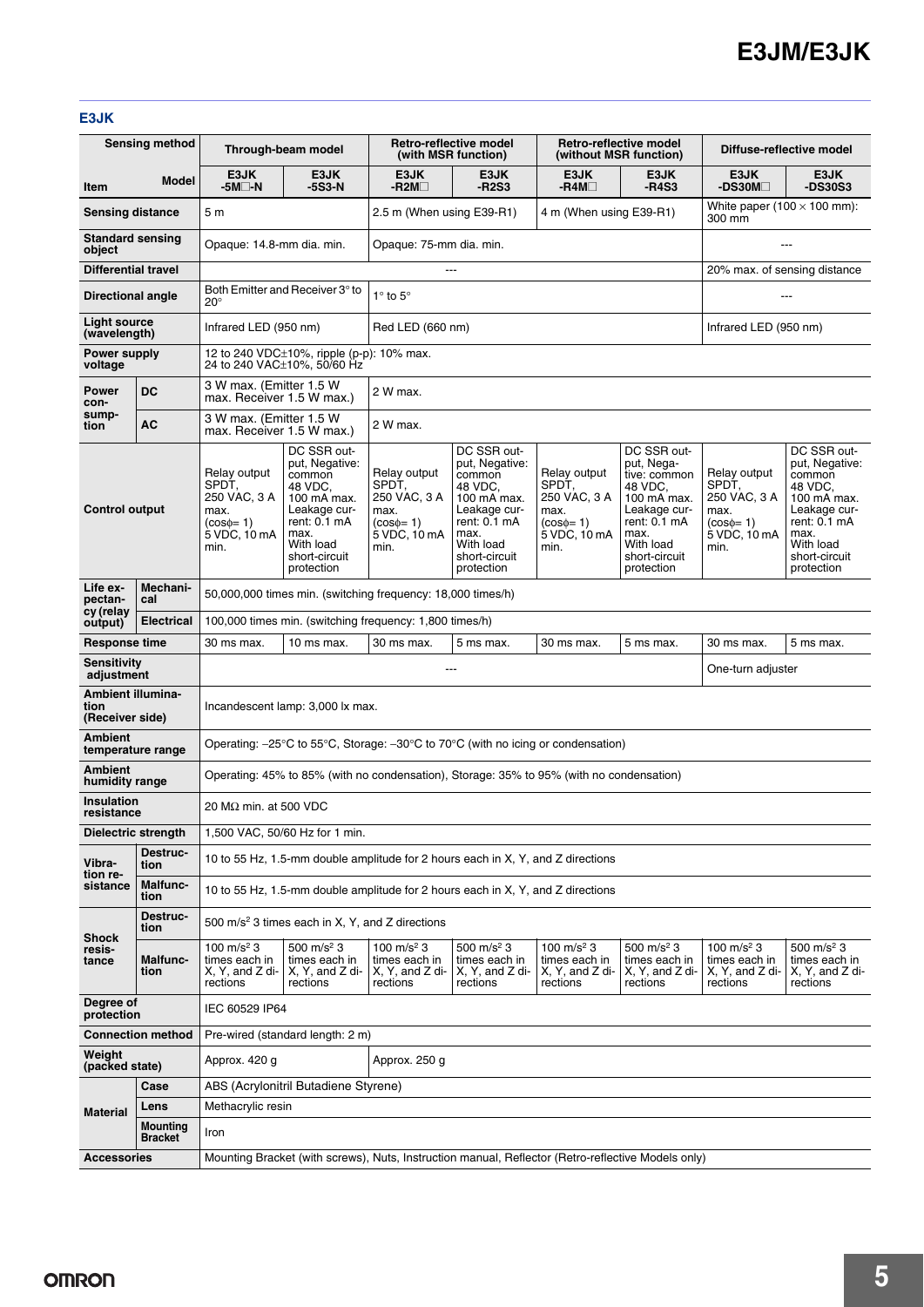## **Engineering Data (Typical)**

#### **Parallel Operating Range**



60 40

20

Distance Y (mm)

Distance Y (mm)

 $\Omega$ 

 $-20$ 

−40

−60

**E3JM-10**@**4(T)-N E3JM-10**@**4(T)-N + E39-S39 (Optional Slit) E3JM-R4**@**4(T) + E39-R1 (A Slit is mounted to the Emitter and Receiver.) (Supplied Reflector)**

0.5 1 1.5 2 2.5 3  $/$  3.5

Y X

₽

.<br>Distance  $X$  (m)

# **Through-beam Through-beam Retro-reflective**



#### **Operating Range**

### **Diffuse-reflective**

#### **E3JM-DS70**@**4(T)**



#### **Excess Gain Ratio vs. Set Distance**



#### Through-beam Retro-reflective **E3JM-10**@**4(T)-N E3JM-R4**@**4(T) + E39-R1 (Supplied Reflector)**



#### **E3JM-R4**@**4(T) + E39-R3 (Optional Reflector)**

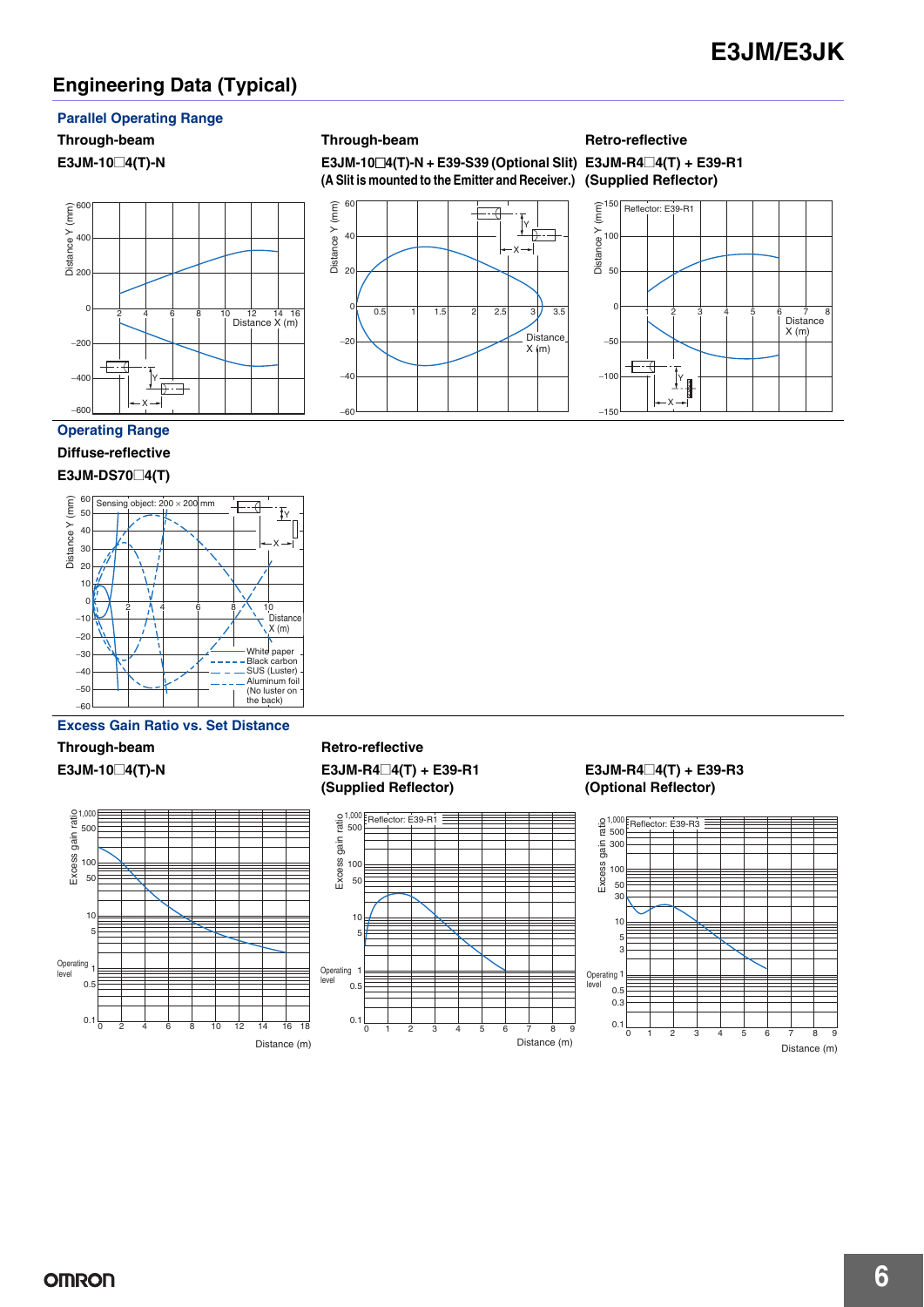

#### **Parallel Operating Range**

## **Through-beam**



#### **E3JK-5a** E3JK-5**a** E3JK-5**a** E3JK-5 **E3JK-5 (A Slit is mounted to the Emitter and Receiver.)**



#### **Retro-reflective**

**E3JK-R2**@@ **+ E39-R1 (Supplied Reflector)**



#### **E3JK-R4**@@ **+ E39-R1 (Supplied Reflector)**

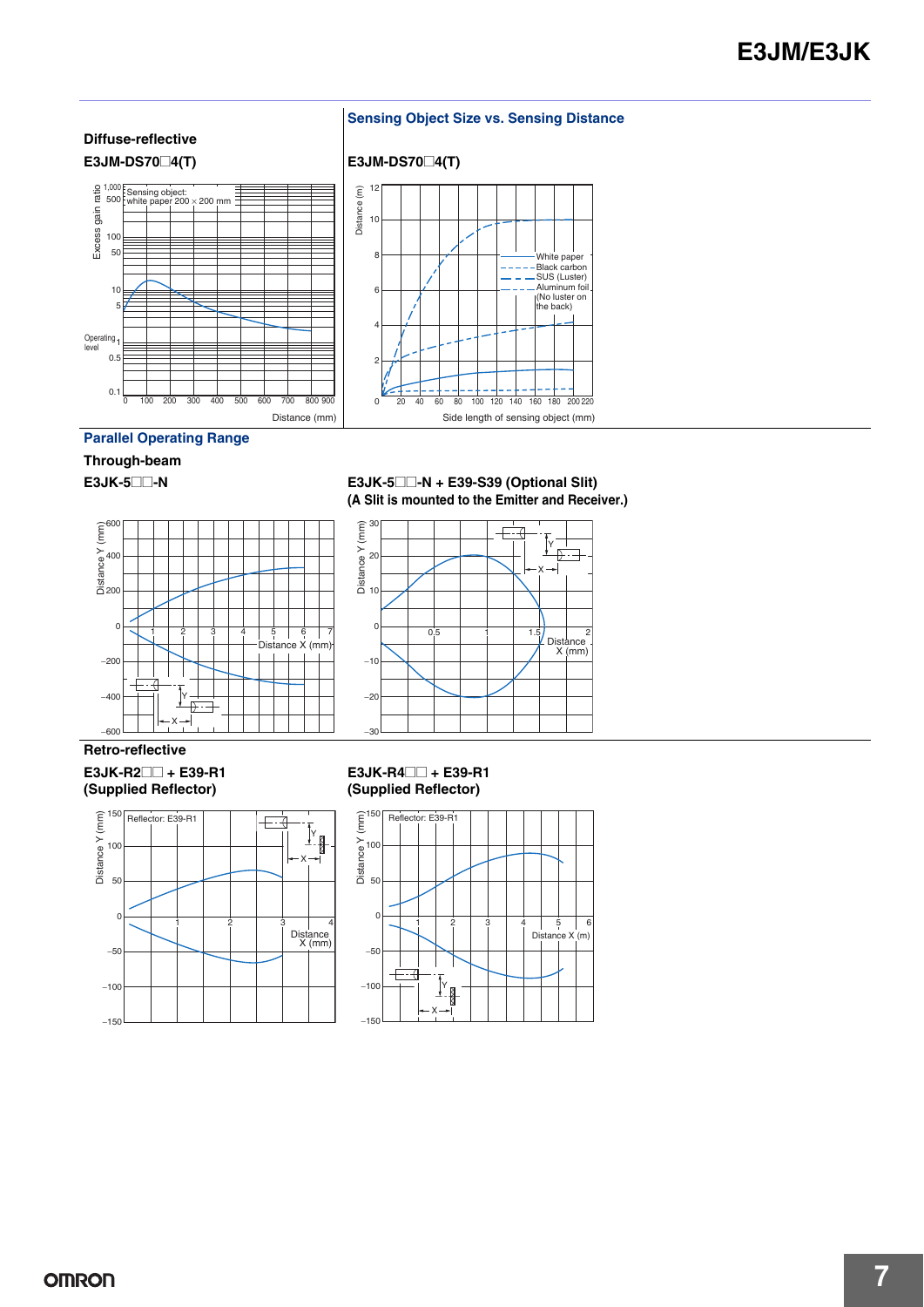# **Diffuse-reflective Diffuse-reflective**

**E3JK-DS30**@@ **E3JK-DS30**@@



#### **Operating Range Sensing Object Size vs. Sensing Distance**



#### **Excess Gain Ratio vs. Set Distance**



#### Through-beam Retro-reflective

**E3JK-DS30**@@

**E3JK-5**@@**-N E3JK-R2**@@ **+ E39-R1 (Supplied Reflector)** 100



#### **E3JK-R4**@@ **+ E39-R1 (Supplied Reflector)**





Distance (mm)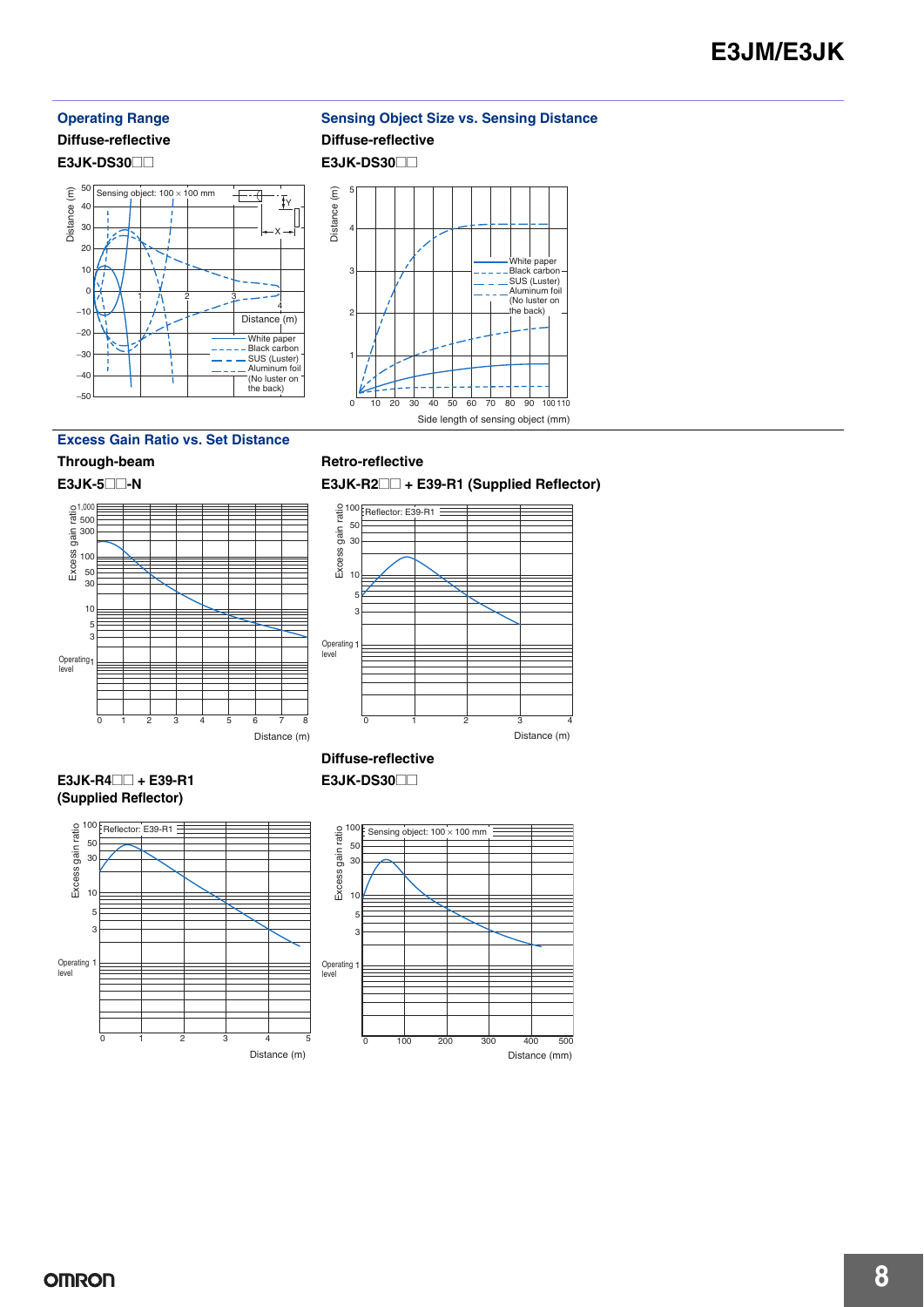## **I/O Circuit Diagrams**

#### **E3JM**

#### **Relay Output Models**

| <b>Model</b>                                           | <b>Timing chart</b>                                                                                                                    | <b>Output circuit</b>                                                                                                                                                                              |
|--------------------------------------------------------|----------------------------------------------------------------------------------------------------------------------------------------|----------------------------------------------------------------------------------------------------------------------------------------------------------------------------------------------------|
| E3JM-10M4(T)-N $*$<br>$E3JM-RAM4(T)$<br>E3JM-DS70M4(T) | Incident light<br>No incident light -<br>ON<br>Light indicator<br>(red)<br>OFF<br>ON<br>L-ON (Ta)<br>OFF<br>$ON -$<br>D-ON (Ta)<br>OFF | 24 to 240 VAC<br>12 to 240 VDC<br>Photoelectric<br>Power<br>Source<br>Sensor main<br>No polarity<br>circuit<br>−③ Tb<br>'ত–4ি) Tc<br>Contact output<br>$\circ$<br>-(5) Та<br>(Built-in Relay: G6C) |

#### **DC SSR Output Models**

| <b>Model</b>                                         | <b>Timing chart</b>                                                                                                              | <b>Output circuit</b>                                                                                                                                                                                                                                                                                                                                                                    |
|------------------------------------------------------|----------------------------------------------------------------------------------------------------------------------------------|------------------------------------------------------------------------------------------------------------------------------------------------------------------------------------------------------------------------------------------------------------------------------------------------------------------------------------------------------------------------------------------|
| E3JM-10S4(T)-N $*$<br>E3JM-R4S4(T)<br>E3JM-DS70S4(T) | Incident light<br>No incident light<br>ON<br>Light indicator<br>(red)<br>OFF<br>ON<br>L-ON (Ta)<br>OFF<br>ON<br>D-ON (Ta)<br>OFF | 24 to 240 VAC<br>12 to 240 VDC<br>Power<br>Source<br>No polarity<br>L/ON<br>$\overline{\mathcal{P}_{NO}}$<br>∤Load<br>Drive<br>Circuit<br>$\overline{\mathscr{N}}$<br>D/ON<br>48 VDC<br><b>ILoad</b><br>$\sqrt[6]{\mathsf{NC}}$<br>$\equiv$ max.<br>Drive<br>Photo-<br>electric<br>Circuit<br> 2 <br>Sensor<br>main<br>circuit<br>I <sub>1+</sub> I <sub>2</sub> <100 mA<br>(4)⊸<br>Ґсом |

Note: Connect terminal 1 to any polarity and terminal 2 to the power supply because there is no polarity on the Emitter side.

\* Models numbers for Through-beam Sensors (E3JM-10⊡4(T)-N) are for sets that include both the Emitter and Receiver.<br>The model number of the Emitter is E3JM-10L-N for all models. The model number of the Receiver, by adding *Information* to confirm model numbers for Emitter and Receivers.

#### **E3JK**

#### **Relay Output Models**



#### **DC SSR Output Models**

| <b>Model</b>                                          | <b>Timing chart</b>                                                                                                                         | <b>Output circuit</b>                                                                                                                                                                                                                                                                                                                                                                                            |
|-------------------------------------------------------|---------------------------------------------------------------------------------------------------------------------------------------------|------------------------------------------------------------------------------------------------------------------------------------------------------------------------------------------------------------------------------------------------------------------------------------------------------------------------------------------------------------------------------------------------------------------|
| E3JK-5S3-N *<br>E3JK-R2S3<br>E3JK-R4S3<br>E3JK-DS30S3 | Incident light<br>No incident light<br>Light indicator<br>ON<br>(red)<br>OFF<br>ON<br>L-ON output<br><b>OFF</b><br>ON<br>D-ON output<br>OFF | 24 to 240 VAC<br>12 to 240 VDC<br>Brown<br>Power<br>Pource<br>No polarity<br>Blue<br>D/ON<br>Loao<br>Drive<br>Gray $11$<br>Circuit<br>L/ON<br>48 VDC<br>∤Load∤<br>÷<br>max.<br>Drive<br>Photo-<br>$Blace$ <sup><math>\frac{1}{2}</math></sup><br>electric<br>Circuit<br>Sensor<br>生<br>∕<br>main<br>circuit<br>$11+12<100$ mA<br>White<br>Note: The output stage leakage currents are 0.1 mA max., respectively. |

Note: Connect the brown cable to any polarity and the blue cable to the power supply because there is no polarity on the Emitter side. \* Models numbers for Through-beam Sensors (E3JK-5@@-N 2M) are for sets that include both the Emitter and Receiver.

The model number of the Emitter is E3JK-5L-N 2M for all models. The model number of the Receiver, by adding "D" (example: E3JK-5DM1-N 2M). Refer to *Ordering Information* to confirm model numbers for Emitter and Receivers.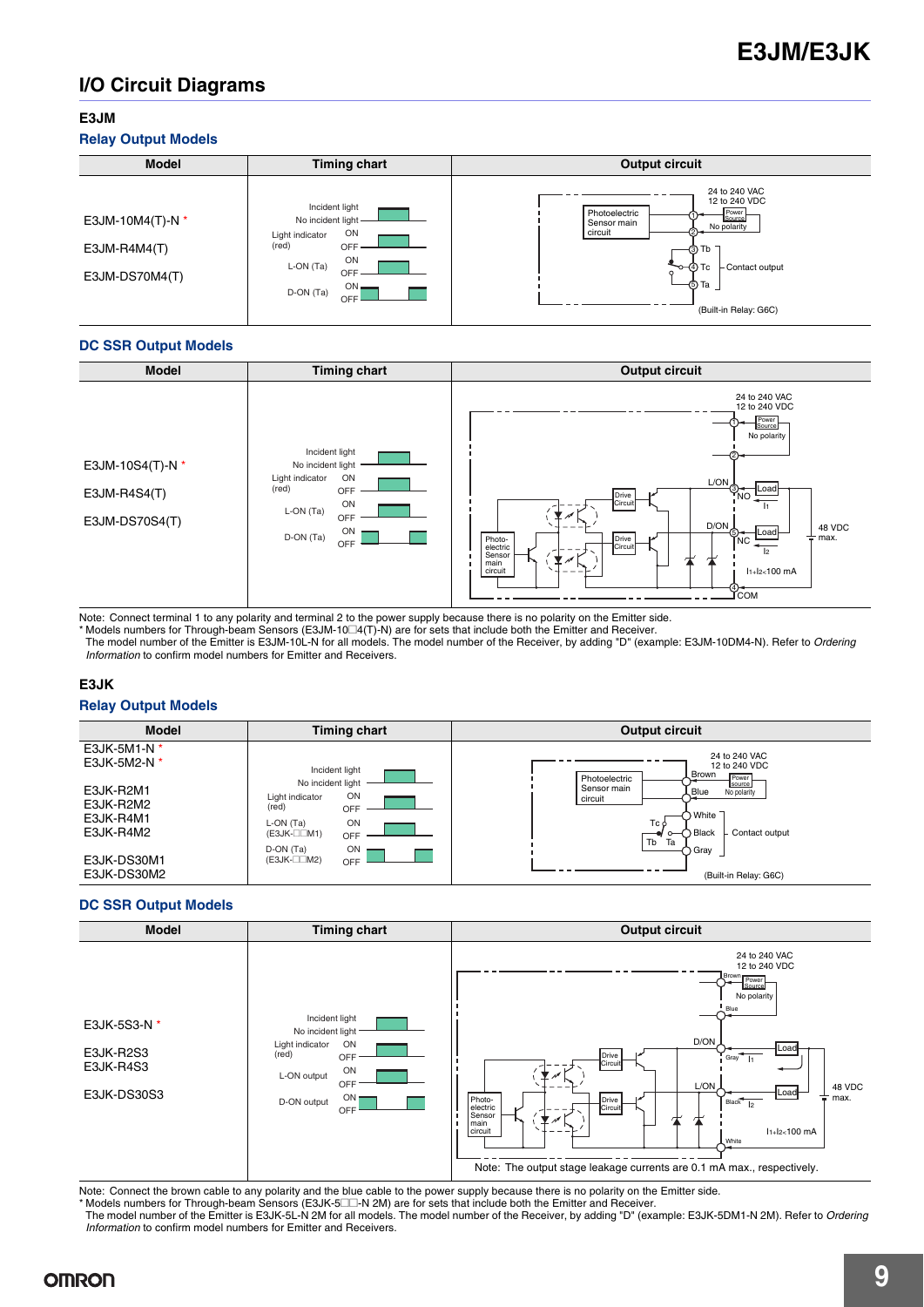#### **Refer to** *Warranty and Limitations of Liability***.**

#### **WARNING**

**This product is not designed or rated for ensuring safety of persons either directly or indirectly. Do not use it for such purposes.**

#### **Precautions for Correct Use**

Do not use the product in atmospheres or environments that exceed product ratings.

#### **E3JM**

#### ● **Designing**

**Operation** Note: The white part of the DIP switch indicates which setting is selected.



#### **Output Relay Contact**

If E3JM/E3JK is connected to a load with contacts that spark when the load is turned OFF (e.g., a contactor or valve), the normally-closed side may be turned ON before the normally-open side is turned OFF or vice-versa. If both normally-open output and normally-closed output are used simultaneously, apply an surge suppressor to the load.

Refer to *OMRON's PCB Relays Catalog* (X33) for typical examples of surge suppressors.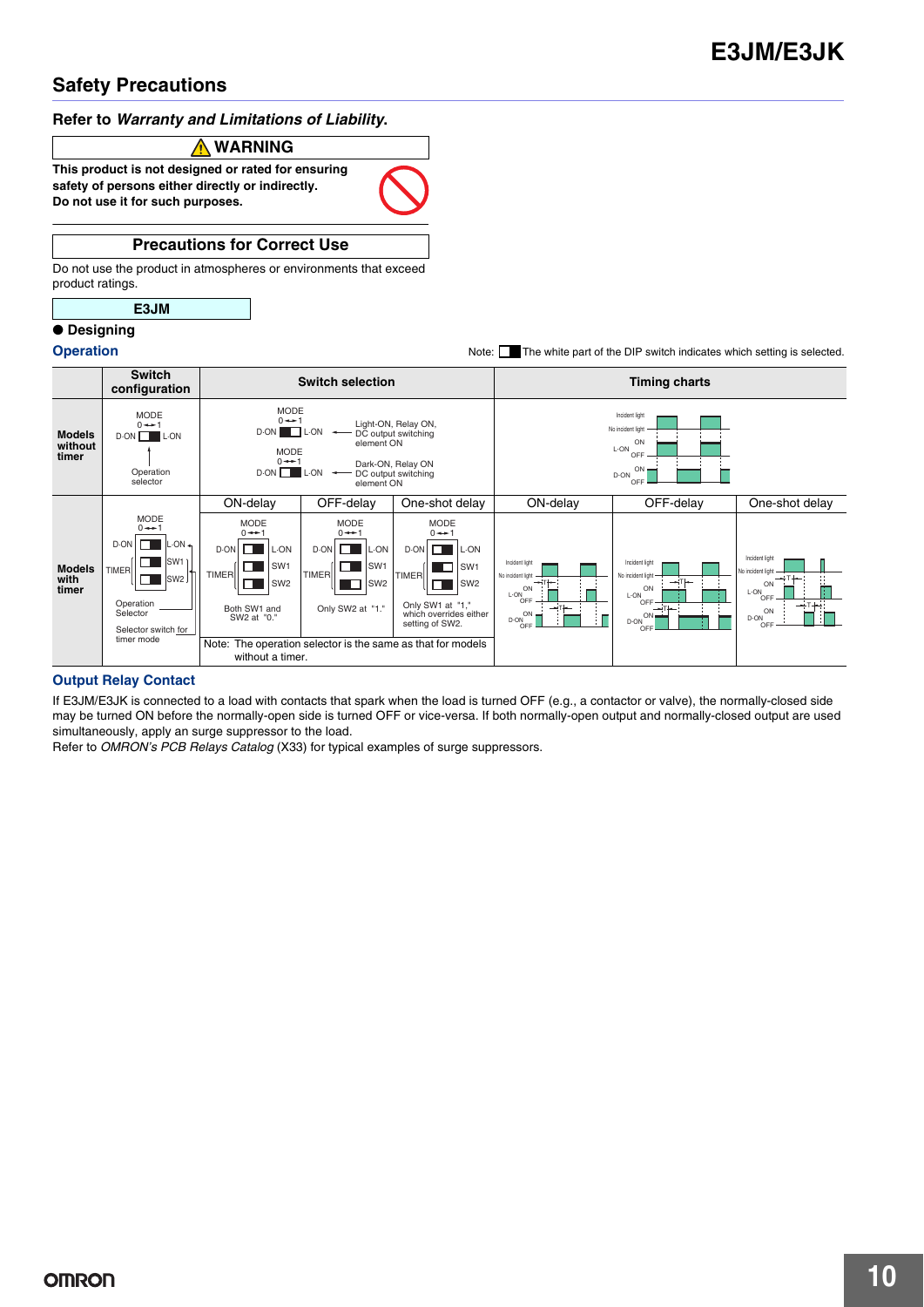#### ● **Wiring**

#### **Connecting and Wiring**

- We recommend connecting a cable with a conductor cross-section of 0.3 mm2 and an outer diameter of 6 to 8 mm.
- Be sure to firmly tighten the cover in order to maintain waterproof and dustproof properties. The screw size of the conduit sockets is shown in the following table.

| <b>Model</b> | <b>Conduit socket thread size</b> |
|--------------|-----------------------------------|
| $F3.IM-T$    | PF1/2                             |

#### **Cable End Treatment**

Adjust the four wires to the same length when the Ta output is to be used only. If both the Ta and Tb outputs are to be used, treat them as shown in the following diagram. **Recommended example**



\* These parts are not provided with models with a -US suffix.

#### **Recommended Crimp Terminal Dimensions (Unit: mm)**



Note: Use terminals with insulation tube (recommended crimp terminal: 1.25 to 3.5).

#### ● **Others**

#### **Terminal Protection Cover (Provided)**

The terminal protection cover is designed to improve safety by maintaining the sensitivity properties of the product and by preventing any contact with charged sections while it is being operated with the mode set to the timer mode. Mount the product as shown in the following diagram (mount the Through-beam Model on the Receiver side).



| E3JK |
|------|
|------|

#### ● **Designing**

#### **Power Reset Time**

The Sensor is ready to detect within 200 ms after it is turned ON. If the Sensor and load are connected to separate power supplies, be sure to turn ON the Sensor first.

| <b>Items Common to</b> |  |
|------------------------|--|
| <b>E3JM and E3JK</b>   |  |

#### ● **Wiring**

#### **Connecting and Wiring DC SSR Output Models**

When using the DC SSR output model, the total of the load current for the Light-ON output (NO) and that for the Dark-ON (NC) should be 100 mA max. If the total exceeds 100 mA, the load short-circuit protection function will be activated (this function will be reset when the power of the Photoelectric Sensor is turned OFF).

#### ● **Others**

#### **Ambient Conditions (Installation Area)**

The E3JM will malfunction if installed in the following places.

- Places where the E3JM is exposed to a dusty environment.
- Places where corrosive gases are produced.



• Places where the E3JM is directly exposed to water, oil, or chemicals.

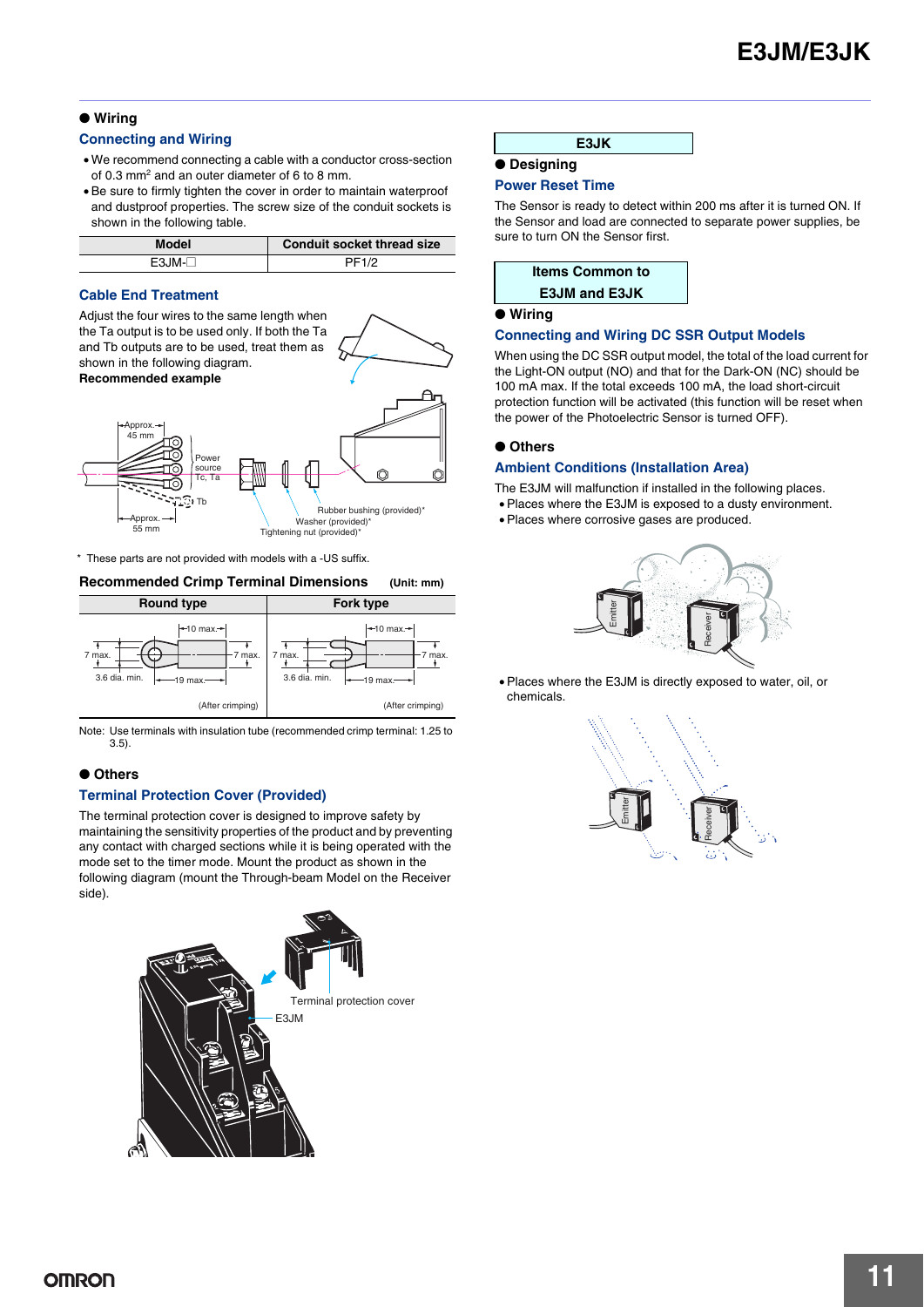## **Dimensions**

#### **Sensors**



\*1. Models numbers for Through-beam Sensors (E3JM-10@4(T)-N) are for sets that include both the Emitter and Receiver.

The model number of the Emitter is E3JM-10L-N for all models. The model number of the Receiver, by adding "D" (example: E3JM-10DM4-N). Refer to *Ordering Information* to confirm model numbers for Emitter and Receivers.

42

\*2. Models numbers for Through-beam Sensors (E3JK-5 $\square$ -N) are for sets that include both the Emitter and Receiver.

The model number of the Emitter is E3JK-5L-N 2M for all models. The model number of the Receiver, by adding "D" (example: E3JK-5DM1-N 2M). Refer to *Ordering Information* to confirm model numbers for Emitter and Receivers.

#### **Accessories (Order separately)**

#### **Seal-type Long Slit (For E3JM/E3JK)** Mounting Brackets<br> **E39-S39** Refer to E39-L/F39-L/E **E39-S39** Refer to *E39-L/F39-L/E39-S/E39-R* for details. Materials: Polyester 0.1-mm thick 14 20 26.5  $+n$

## **OMRON**

(Unit: mm) Tolerance class IT16 applies to dimensions in this datasheet unless otherwise specified.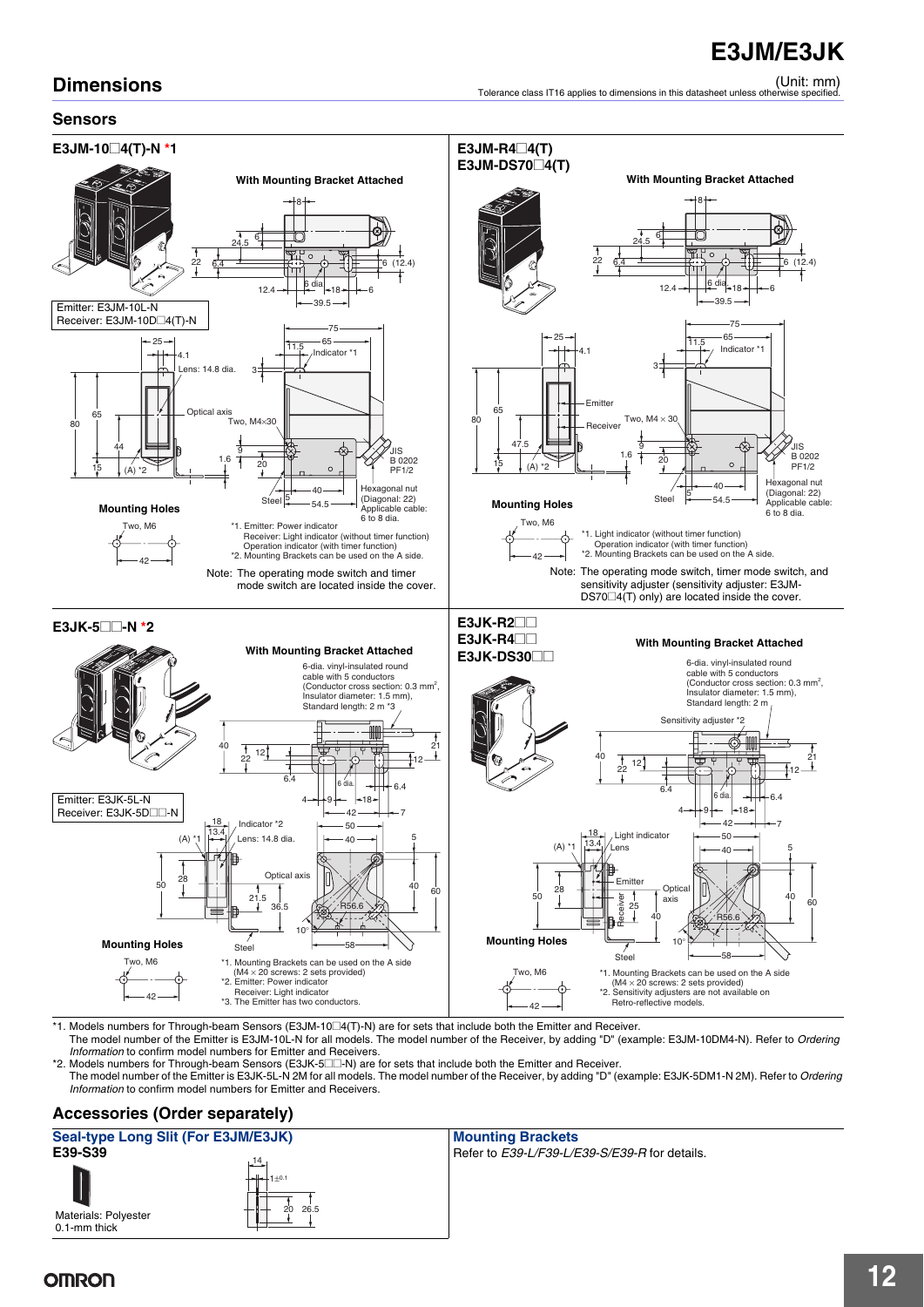#### **Read and Understand This Catalog**

Please read and understand this catalog before purchasing the products. Please consult your OMRON representative if you have any questions or comments.

#### **Warranty and Limitations of Liability**

#### **WARRANTY**

OMRON's exclusive warranty is that the products are free from defects in materials and workmanship for a period of one year (or other period if specified) from date of sale by OMRON.

OMRON MAKES NO WARRANTY OR REPRESENTATION, EXPRESS OR IMPLIED, REGARDING NON-INFRINGEMENT, MERCHANTABILITY, OR FITNESS FOR PARTICULAR PURPOSE OF THE PRODUCTS. ANY BUYER OR USER ACKNOWLEDGES THAT THE BUYER OR USER ALONE HAS DETERMINED THAT THE PRODUCTS WILL SUITABLY MEET THE REQUIREMENTS OF THEIR INTENDED USE. OMRON DISCLAIMS ALL OTHER WARRANTIES, EXPRESS OR IMPLIED.

#### **LIMITATIONS OF LIABILITY**

OMRON SHALL NOT BE RESPONSIBLE FOR SPECIAL, INDIRECT, OR CONSEQUENTIAL DAMAGES, LOSS OF PROFITS OR COMMERCIAL LOSS IN ANY WAY CONNECTED WITH THE PRODUCTS, WHETHER SUCH CLAIM IS BASED ON CONTRACT, WARRANTY, NEGLIGENCE, OR STRICT LIABILITY.

In no event shall the responsibility of OMRON for any act exceed the individual price of the product on which liability is asserted.

IN NO EVENT SHALL OMRON BE RESPONSIBLE FOR WARRANTY, REPAIR, OR OTHER CLAIMS REGARDING THE PRODUCTS UNLESS OMRON'S ANALYSIS CONFIRMS THAT THE PRODUCTS WERE PROPERLY HANDLED, STORED, INSTALLED, AND MAINTAINED AND NOT SUBJECT TO CONTAMINATION, ABUSE, MISUSE, OR INAPPROPRIATE MODIFICATION OR REPAIR.

#### **Application Considerations**

#### **SUITABILITY FOR USE**

OMRON shall not be responsible for conformity with any standards, codes, or regulations that apply to the combination of products in the customer's application or use of the products.

At the customer's request, OMRON will provide applicable third party certification documents identifying ratings and limitations of use that apply to the products. This information by itself is not sufficient for a complete determination of the suitability of the products in combination with the end product, machine, system, or other application or use.

The following are some examples of applications for which particular attention must be given. This is not intended to be an exhaustive list of all possible uses of the products, nor is it intended to imply that the uses listed may be suitable for the products:

- Outdoor use, uses involving potential chemical contamination or electrical interference, or conditions or uses not described in this catalog.
- Nuclear energy control systems, combustion systems, railroad systems, aviation systems, medical equipment, amusement machines, vehicles, safety equipment, and installations subject to separate industry or government regulations.
- Systems, machines, and equipment that could present a risk to life or property.

Please know and observe all prohibitions of use applicable to the products.

NEVER USE THE PRODUCTS FOR AN APPLICATION INVOLVING SERIOUS RISK TO LIFE OR PROPERTY WITHOUT ENSURING THAT THE SYSTEM AS A WHOLE HAS BEEN DESIGNED TO ADDRESS THE RISKS, AND THAT THE OMRON PRODUCTS ARE PROPERLY RATED AND INSTALLED FOR THE INTENDED USE WITHIN THE OVERALL EQUIPMENT OR SYSTEM.

#### **PROGRAMMABLE PRODUCTS**

OMRON shall not be responsible for the user's programming of a programmable product, or any consequence thereof.

#### **Disclaimers**

#### **CHANGE IN SPECIFICATIONS**

Product specifications and accessories may be changed at any time based on improvements and other reasons.

It is our practice to change model numbers when published ratings or features are changed, or when significant construction changes are made. However, some specifications of the products may be changed without any notice. When in doubt, special model numbers may be assigned to fix or establish key specifications for your application on your request. Please consult with your OMRON representative at any time to confirm actual specifications of purchased products.

#### **DIMENSIONS AND WEIGHTS**

Dimensions and weights are nominal and are not to be used for manufacturing purposes, even when tolerances are shown.

#### **PERFORMANCE DATA**

Performance data given in this catalog is provided as a guide for the user in determining suitability and does not constitute a warranty. It may represent the result of OMRON's test conditions, and the users must correlate it to actual application requirements. Actual performance is subject to the OMRON Warranty and Limitations of Liability.

#### **ERRORS AND OMISSIONS**

The information in this document has been carefully checked and is believed to be accurate; however, no responsibility is assumed for clerical, typographical, or proofreading errors, or omissions.

2010.10

#### **OMRON Corporation Industrial Automation Company**

**In the interest of product improvement, specifications are subject to change without notice.**

**http://www.ia.omron.com/**